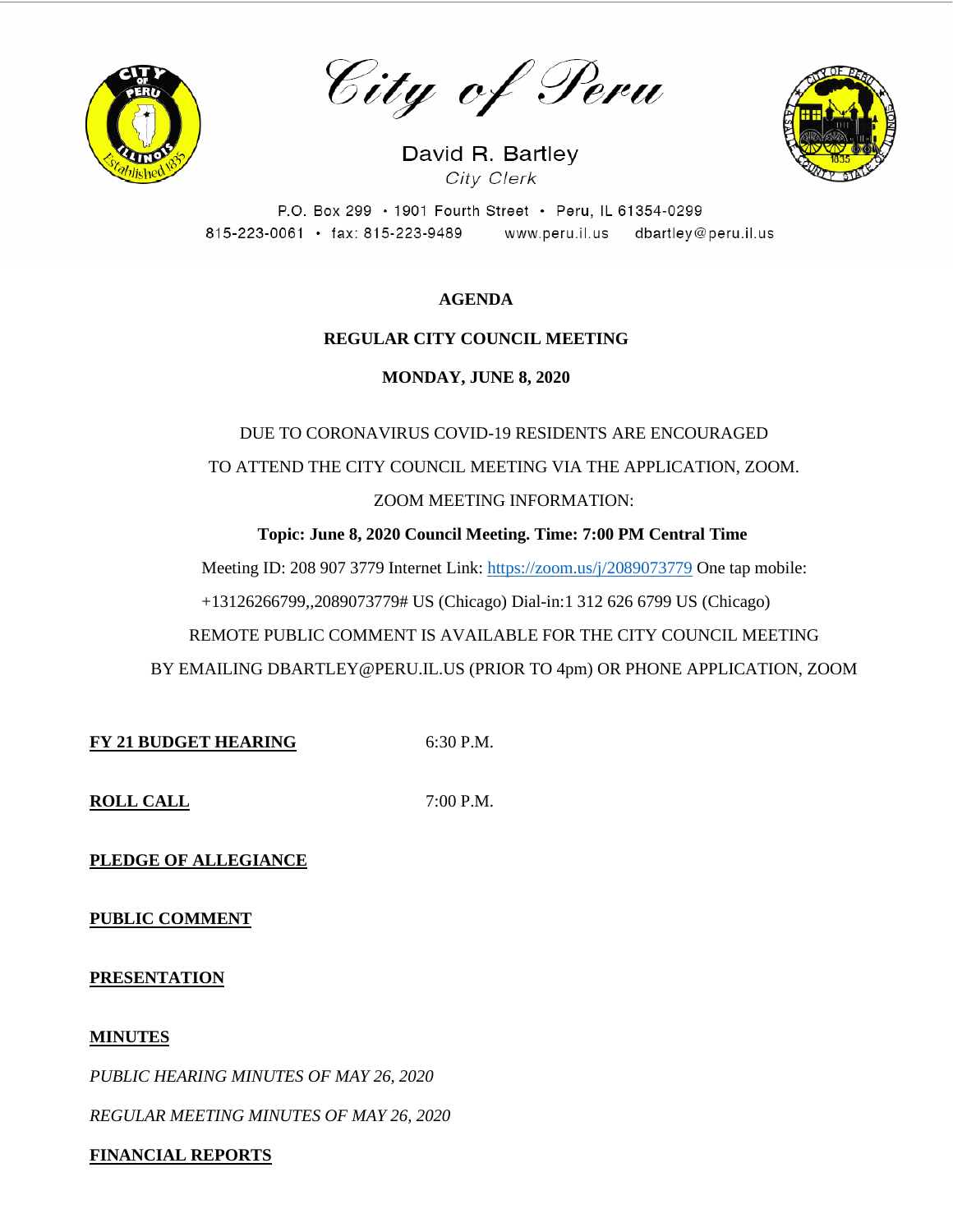## *TREASURER'S REPORT FOR APRIL 2020*

## *CITY CLERK'S REPORT OF CASH RECEIVED FOR APRIL 2020*

## **ACTIVITY REPORTS**

## *PERU VOLUNTEER AMBULANCE SERVICE ACTIVITY SUMMARY FOR APRIL 2020*

## **COMMITTEE REPORTS ALDERMEN**

1. FINANCE AND SAFETY SERVICES Chairman Radtke, Sapienza,

Payton, Buffo & Mayor Harl

*DISBURSEMENTS for June 10, 2020*

*Approve \$10,000 contribution to Illinois SBDC at Starved Rock Alliance*

*Motion to renew Boiler & Machinery Insurance with Liberty Mutual through Diamond Brothers Insurance in the amount of \$69,659* 

## 2. PUBLIC SERVICES Chairman Waldorf, Ferrari,

Lukosus, Ballard & Mayor Harl

*Motion to approve a quote from Ladzinski Concrete Finishing Co. in the amount of \$12,990.00 for sidewalk replacement along Bluff St.*

*Motion to award bid for the Eakas transformer, to the lowest bidder, T&R Electric in the amount of \$82,843*

*Motion to authorize the mayor to execute proposed Rebuild Illinois Grant Application*.

## **REPORT OF CITY ATTORNEY/ORDINANCES AND RESOLUTIONS**

*MINUTES OF PUBLIC HEARING ON PETITION DANIEL G. BAUMGARTEN AND ANN E. BAUMGARTEN CONCERNING PROPERTY LOCATED AT 1901 PERU STREET, PERU, IL* 

*AN ORDINANCE GRANTING A VARIANCE UNDER THE ZONING ORDINANCE OF THE CITY OF PERU AS SOUGHT BY THE PETITION OF DANIEL G. BAUMGARTEN AND ANN E. BAUMGARTEN CONCERNING PROPERTY LOCATED AT 1901 PINE STREET, PERU, IL* 

*MINUTES OF PUBLIC HEARING ON PETITION OF JOHN P. ATKINS AND GINA L. ATKINS CONCERNING PROPERTY LOCATED AT 1916 FULTON STREET, PERU, IL*

*AN ORDINANCE GRANTING A VARIANCE UNDER THE ZONING ORDINANCE OF THE CITY OF PERU AS SOUGHT BY THE PETITION OF JOHN P. ATKINS AND GINA L. ATKINS CONCERNING PROPERTY LOCATED AT 1916 FULTON STREET, PERU, IL* 

*AN ORDINANCE OF THE CITY OF PERU, LASALLE AND BUREAU COUNTIES, ILLINOIS, PROVIDING FOR THE ISSUANCE OF NOT TO EXCEED \$10,000,000 GENERAL OBLIGATION*